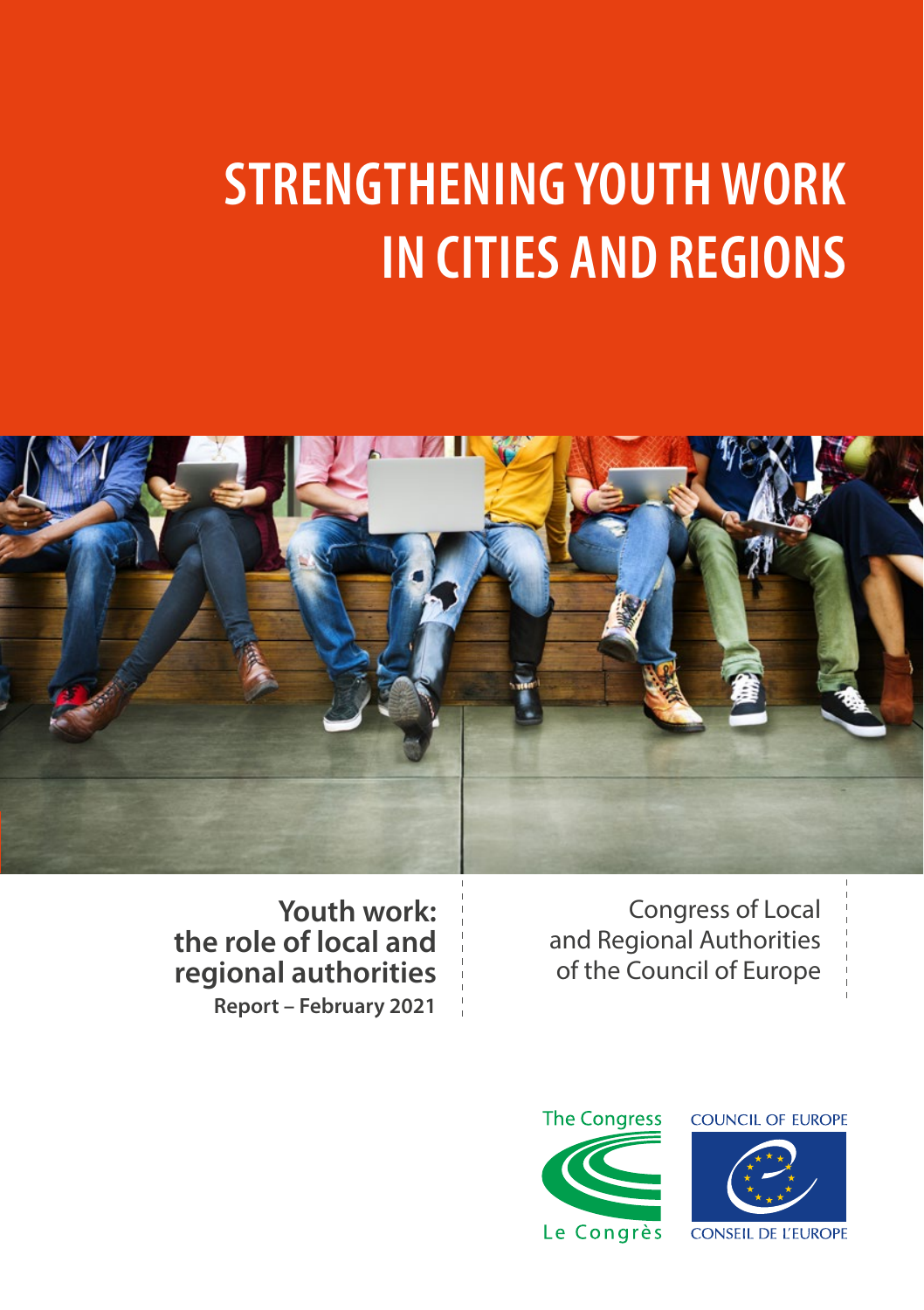**I** In February 2021, the Congress of Local and Regional Authorities adopted the report "Youth work: the role of local and regional authorities". It gives conn February 2021, **the Congress of Local and Regional Authorities adopted the**  crete tools to strengthen youth work at the local and regional level. The Congress gathers regions and cities from the 46 Member States, which means you are not alone in strengthening young people's voices!

## **What is youth work?**

- ► Youth work covers a wide range of activities by, with and for young people, in groups or individually
- ► Youth work is delivered by paid and volunteer youth workers and is based on informal learning processes focused on young people and voluntary participation
- ► Youth work is a social practice, empowering young people and helping them be included and active in their communities and in decision making.

# **Why is youth work important at the local level?**

- ► Young people and youth workers are important partners for public authorities and their input can help improve local policies
- ► Young people are directly affected by decisions taken at the local and regional level
- ► Youth work empowers young people and allows for diverse perspectives, strengthening our democracies from the bottom up
- ► By improving young people's skills, their employment chances and their mental health, youth work helps build stronger and healthier communities.

# **How can the youth work report help you?**

- ► By providing young people a tool to work with their local and regional authorities to develop youth-friendly infrastructure and services
- ► By offering examples on best practices of youth work at the local and regional level, for example about increasing financial resources for youth clubs and youth initiatives, creating youth councils, evaluating and following up on local youth action plans and many more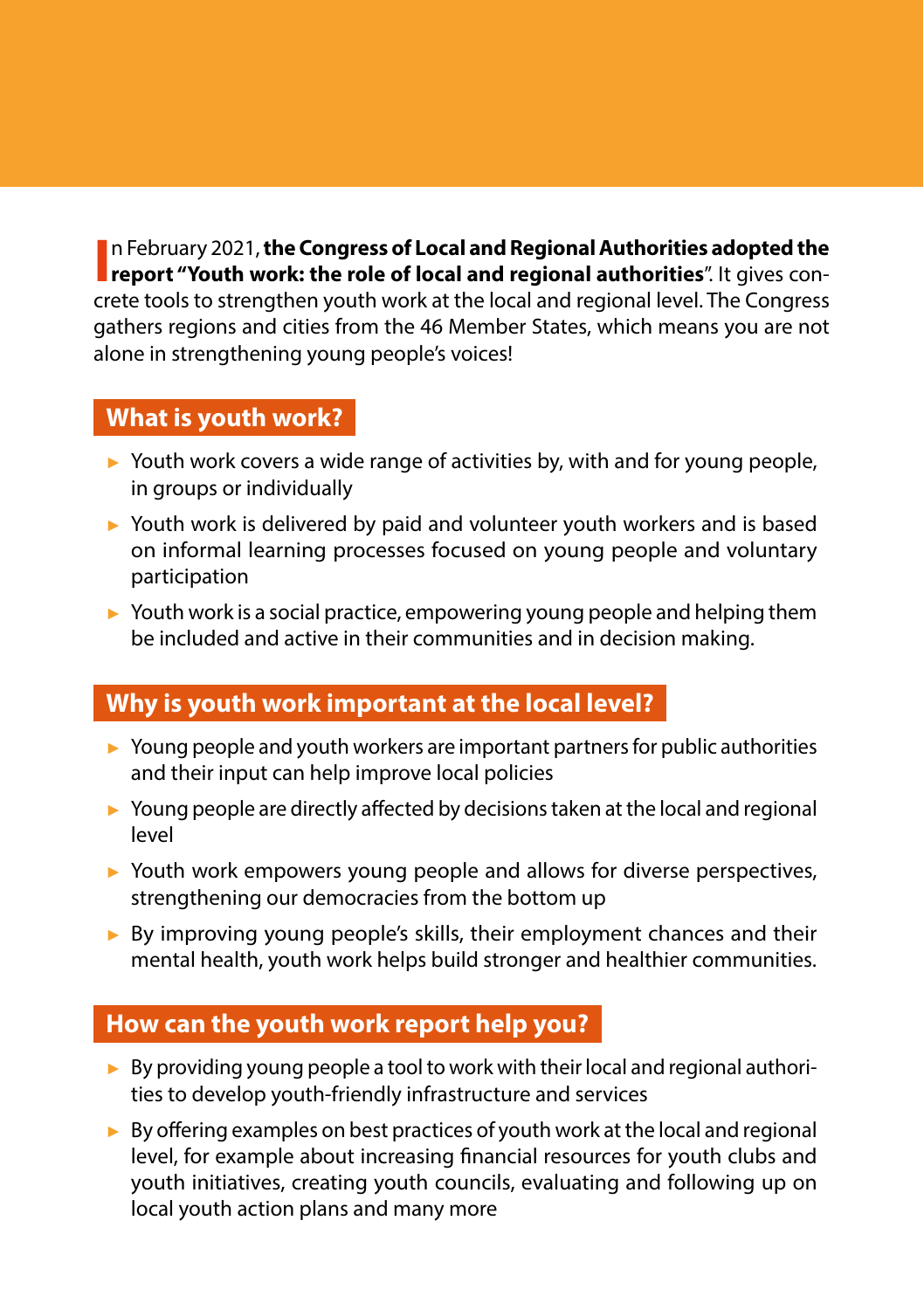# **LOCAL POLITICIANS AND ADMINISTRATIONS can strengthen youth work by**



#### **DOES YOUR TOWN OR REGION INVEST IN YOUTH WORK?**

- $\square$  Is there a long-term plan and budget for youth work?
- $\Box$  Do youth workers receive regular training?
- $\square$  Is youth work carried out in a sustainable and future-proof way?
- $\square$  Are there youth centres and other spaces where young people can come together?

**MAKING INFORMATION ACCESSIBLE**

**Present information in a clear and concise way, and give examples, so that every young person can understand and take part in discussions.**

#### **DOES YOUR TOWN OR REGION GIVE CLEAR INFORMATION?**

- $\Box$  Is it easy to find the website or social media?
- $\square$  Is there information about youth policies?
- $\square$  Is it easy to understand what it is about?
- $\square$  Is there information about available funding opportunities from the European Youth Foundation?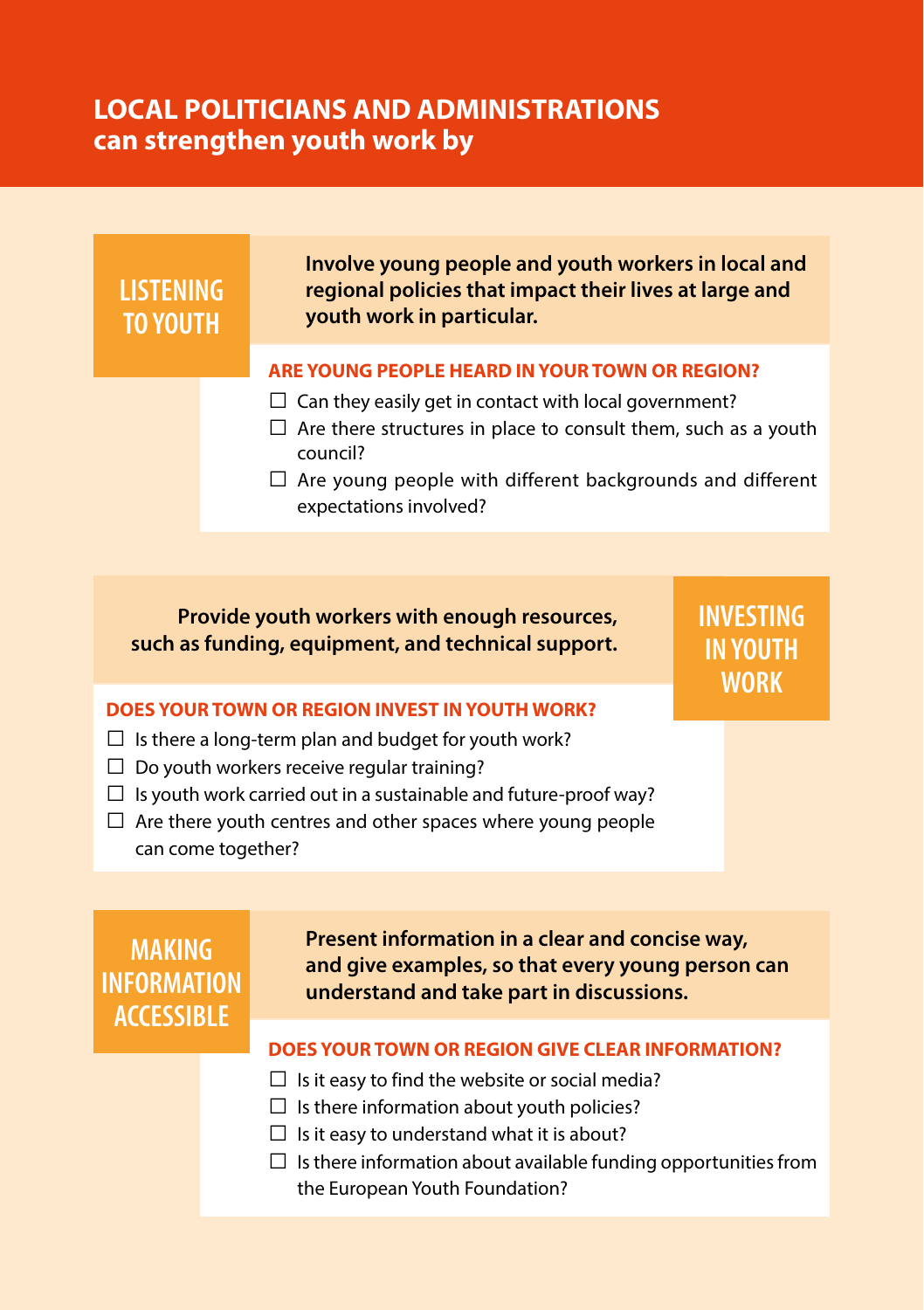# **YOUTH WORKERS AND ELECTED OFFICIALS need to work together to**

**Make youth work inclusive and safe** by reaching out to all young people, especially those who might feel isolated or are in a difficult situation and by working towards gender equality

> *The Council of Europe's [Gender Matters](https://www.coe.int/en/web/gender-matters) manual can help youth workers fight gender-based violence*

**Cooperate** on new local and regional initiatives**to combat climate change** and implement the UN Sustainable Development Goals

*The Sustainability Checklist ["Greening](https://pjp-eu.coe.int/documents/42128013/47261953/EUCOE+YP+Sustainability+Checklist+final.pdf/fd50d766-28a3-c119-bb29-06a0f33cc7c2) [the youth sector](https://pjp-eu.coe.int/documents/42128013/47261953/EUCOE+YP+Sustainability+Checklist+final.pdf/fd50d766-28a3-c119-bb29-06a0f33cc7c2)" is a tool to make local youth work more sustainable*

**Co-create spaces for youth** to come together and where local youth workers can carry out activities

> *Youth centres can apply for the Council of Europe's [Quality Label for Youth Centres](https://www.coe.int/en/web/youth/quality-label-for-youth-centres#%7B%2224902490%22:%5B1%5D%7D) and receive support with training and resources*

**Set concrete goals and indicators** to measure the impact and quality of local and regional youth work and to understand and address potential gaps

*The handbook ["Improving youth work –](https://www.salto-youth.net/tools/toolbox/tool/improving-youth-work-your-guide-to-quality-development.2138/)  [your guide to quality development](https://www.salto-youth.net/tools/toolbox/tool/improving-youth-work-your-guide-to-quality-development.2138/)" explains how to develop indicators for youth work.*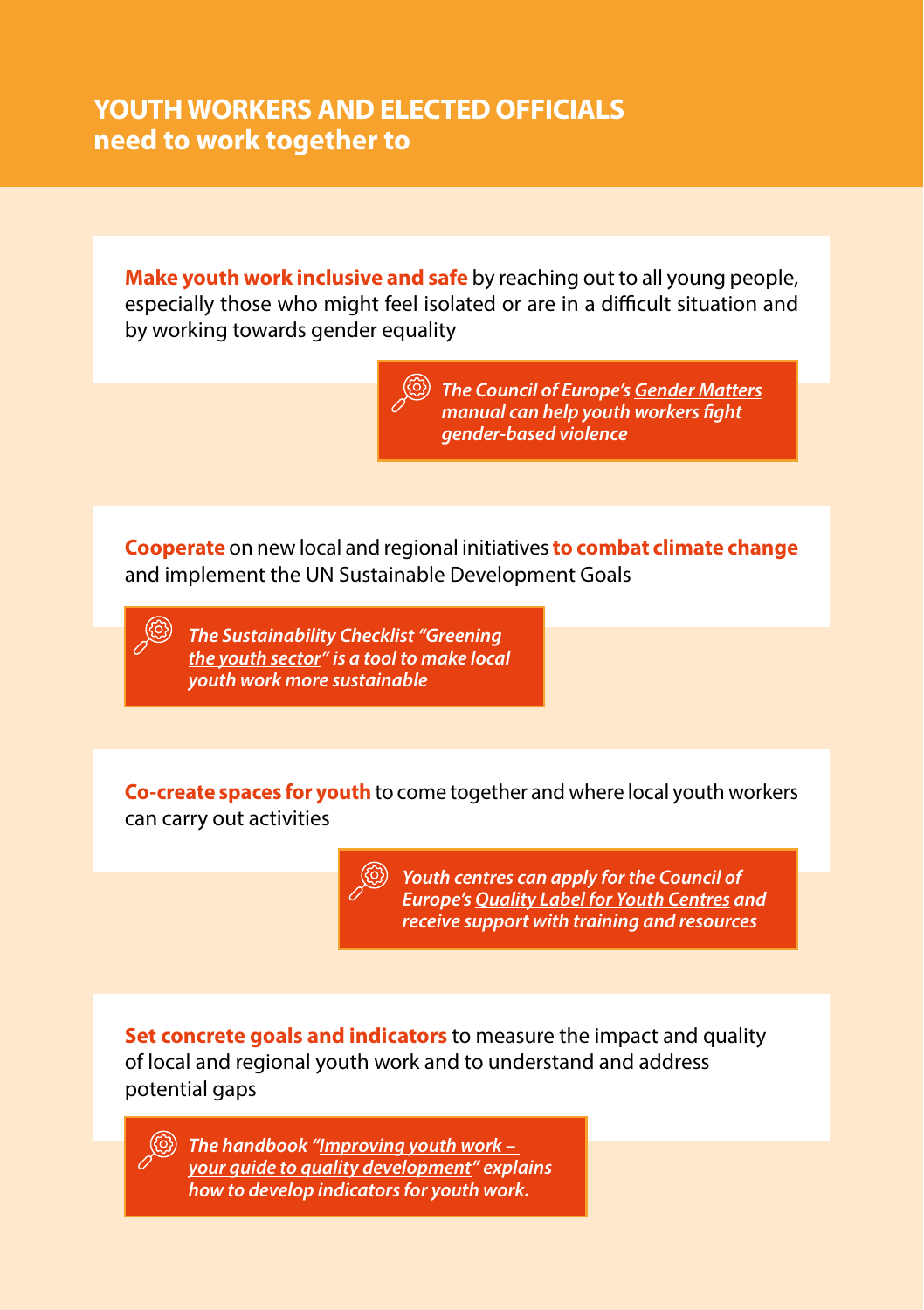# **GOOD PRACTICE EXAMPLES**

## RURAL AREAS

 $\blacktriangleright$  The Idea Festivals organised by the Rural Youth Project in Scotland bring together rural youth from across Europe to share ideas, network, develop new skills and discuss how to make rural places more viable for young people to build their futures.

## **MOBILITY**

► In the Municipality of Gentofte, Denmark, young people can get involved in the Mobile Youth Office Project, which drives around in the municipality and involves other young people in activities and policy development. The Project has included events and workshops, as well as a food truck and music.

#### AWARENESS RAISING

► In Gran Canaria, Spain, the youth association Nauta has created a radio broadcast initiative, called Onda Europa, to debate and raise awareness of the opportunities of being young and European, by teaching skills on European projects.

#### ENVIRONMENT

► In the Governorship of Van, Turkey, the Youth Entrepreneurs Signal S.O.S for Climate Change partnership works with youth to get them involved in creating an agriculture that is environmentally conscious. They work with different organisations on ways to fight climate change through agriculture.

### **PARTICIPATION**

► In Slovenia, some municipalities organise "mayor for a day" events, when young people can put themselves in the role of mayor. They can present the challenges they face in their municipality and propose ways to solve them, giving local authorities insight in the issues young people face and concrete proposals on how to address them.

## INCLUSION

► In Turin, Italy, Casa Arcobaleno or Rainbow House, is a safe space for all identities to be expressed. It organizes activities in particular with LGBTI youth. For example, they set up a weekly help desk for young people and their families from abroad who need to find their way around the city and make use of the city's services.